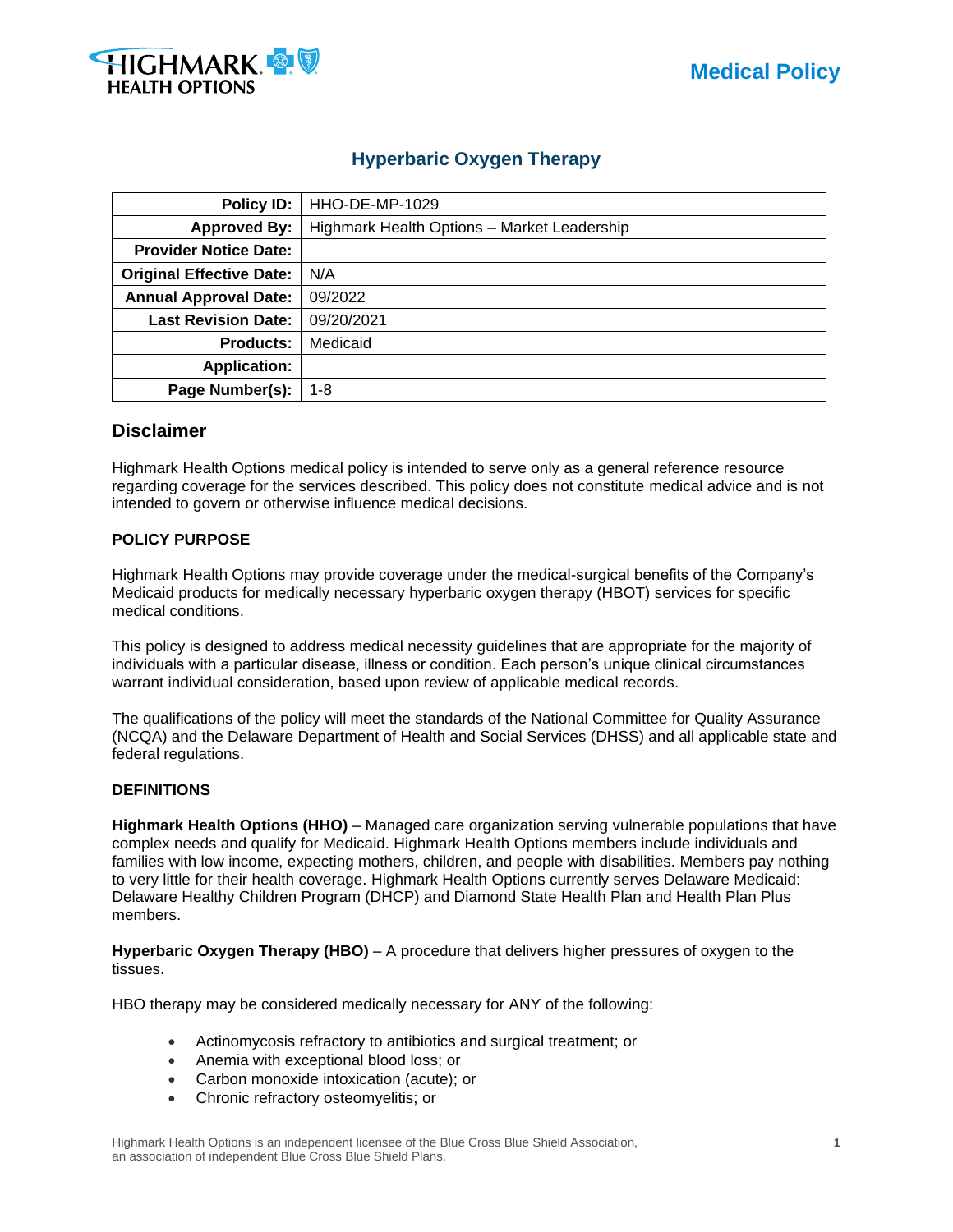



- Crush injuries and suturing of severed limbs, when loss of function, limb or life is threatened; or
- Cyanide poisoning; or
- Decompression illness; or
- Gas embolism; or
- Gas gangrene; or
- Inflammatory bowel disease (IBD) meeting ALL the following:
	- o Severe fistulizing disease; and
	- $\circ$  Disease progression of Crohn's, ulcerative colitis, or pouchitis, despite being on maximal medical therapy indicated by use of at least two separate classes of a biological agent in combination with an immunomodulator, unless the individual is unable to tolerate a particular class of medication; and
	- $\circ$  Individual is established with an IBD specialist and the IBD specialist attests no other therapies will be beneficial; or
- Necrotizing fasciitis; or
- Osteoradionecrosis as an adjunct to conventional treatment; or
- Peripheral arterial insufficiency (acute); or
- Preparation and preservation of compromised skin grafts; or
	- $\circ$  This is not intended to cover preparation for an initial skin graft. Coverage is limited to attempts to preserve an existing skin graft which is compromised (i.e., showing signs of failure or rejection, dying tissue, etc.).
- Soft tissue radionecrosis as an adjunct to conventional treatment (e.g., radiation enteritis, cystitis, proctitis); or
- Traumatic peripheral ischemia (acute), when loss of function, limb, or life is threatened; or
- Prophylactic pre-and post-treatment for member undergoing dental surgery of a radiated jaw.

For any indication not listed in the coverage criteria above, HBO therapy is considered experimental/investigational and therefore noncovered. Scientific evidence does not support the efficacy and safety.

HBO therapy may be considered medically necessary for the treatment of diabetic wounds of the lower extremities in individuals who meet EITHER of the following criteria:

- Has Type I or Type II diabetes and has a lower extremity wound that is due to diabetes; or
- Has a wound classified as Wagner grade III or higher; and
- Has failed an adequate course of standard wound therapy:
	- $\circ$  The use of HBO therapy will be covered as an adjunctive therapy after there are no measurable signs of healing for greater than or equal to 30 days of treatment with standard wound therapy and must be used in addition to standard wound care. Failure to respond to standard wound care occurs when there are no measurable signs of healing for greater than or equal to 30 consecutive days. Wounds must be evaluated every 30 days during administration of HBO therapy. Continued treatment with HBO treatment is not covered if measurable signs of healing have not been demonstrated within a 30-day treatment period.

### **Wagner Classification of Diabetic Foot Ulcer**

| Grade 0 | No ulcer in a high risk foot.                                                   |
|---------|---------------------------------------------------------------------------------|
| Grade 1 | Superficial ulcer involving the full skin thickness but not underlying tissues. |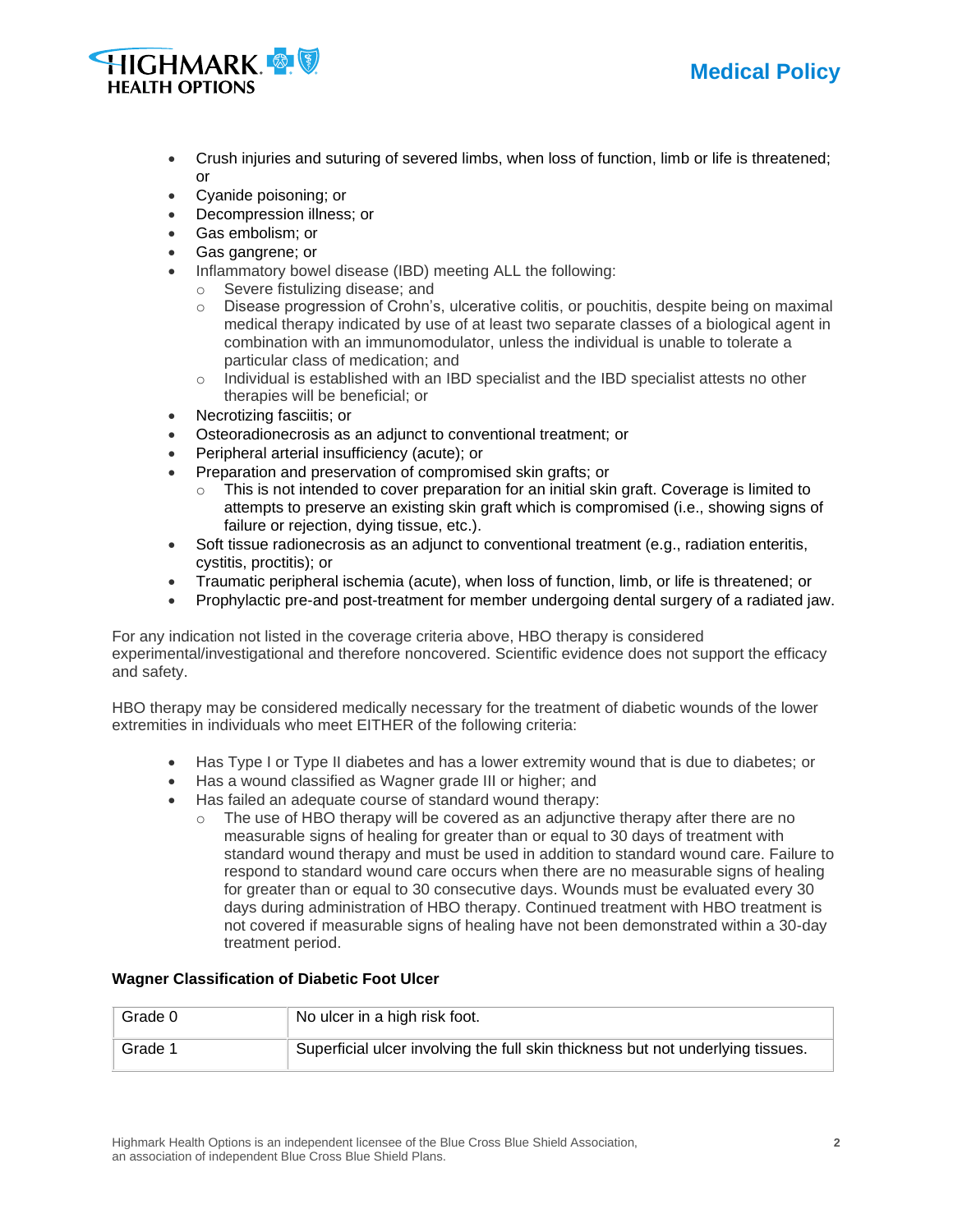



| Grade 2 | Deep ulcer, penetrating down to ligaments and muscle, but no bone<br>involvement or abscess formation. |
|---------|--------------------------------------------------------------------------------------------------------|
| Grade 3 | Deep ulcer with cellulitis or abscess formation, often with osteomyelitis.                             |
| Grade 4 | Localized gangrene.                                                                                    |
| Grade 5 | Extensive gangrene involving the whole foot.                                                           |

For any indication not listed in the coverage criteria above, HBO therapy is considered experimental/investigational and therefore non-covered. Scientific evidence does not support the efficacy and safety.

## **PROCEDURE CODES**

| Table Style |                                                                                     |
|-------------|-------------------------------------------------------------------------------------|
| 99183       | Physician Or Other Qualified Health Care Professional Attendance And Supervision Of |
|             | Hyperbaric Oxygen Therapy, Per Session.                                             |

#### **Diagnosis Codes**

| <b>Codes</b> |                   |         |         |         |
|--------------|-------------------|---------|---------|---------|
| A42.0        | A42.1             | A42.2   | A42.9   | A42.81  |
| A42.82       | A42.89            | A48.0   | B47.1   | B47.9   |
| B78.1        | D <sub>50.0</sub> | D62     | E08.52  | E08.621 |
| E08.622      | E09.52            | E09.621 | E09.622 | E10.52  |
| E10.59       | E10.69            | E10.618 | E10.620 | E10.621 |
| E10.622      | E10.628           | E10.630 | E10.638 | E11.52  |
| E11.59       | E11.69            | E11.621 | E11.622 | E11.628 |
| E11.630      | E11.638           | E13.51  | E13.52  | E13.59  |
| E13.69       | E13.618           | E13.621 | E13.622 | E13.628 |
| E13.630      | E13.638           | E83.2   | 170.231 | 170.232 |
| 170.233      | 170.234           | 170.235 | 170.238 | 170.239 |
| 170.241      | 170.242           | 170.243 | 170.244 | 170.245 |
| 170.248      | 170.249           | 170.331 | 170.332 | 170.333 |
| 170.334      | 170.335           | 170.338 | 170.339 | 170.341 |
| 170.342      | 170.343           | 170.344 | 170.345 | 170.348 |
| 170.349      | 170.361           | 170.362 | 170.363 | 170.368 |
| 170.369      | 170.431           | 170.432 | 170.433 | 170.434 |
| 170.435      | 170.438           | 170.439 | 170.441 | 170.442 |
| 170.443      | 170.444           | 170.445 | 170.448 | 170.449 |
| 170.461      | 170.462           | 170.463 | 170.468 | 170.469 |
| 170.531      | 170.532           | 170.533 | 170.534 | I70.535 |

Highmark Health Options is an independent licensee of the Blue Cross Blue Shield Association, **3** an association of independent Blue Cross Blue Shield Plans.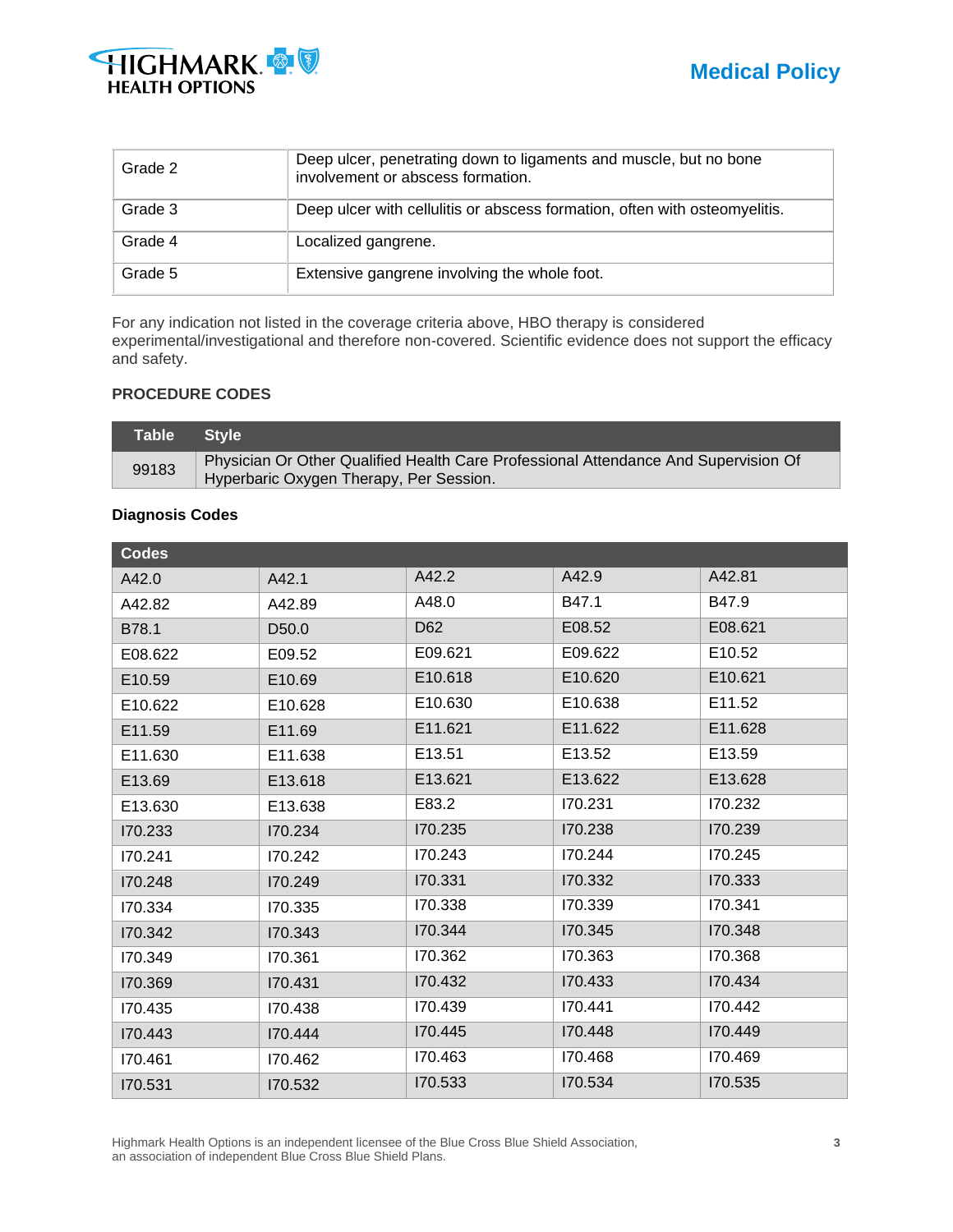| 170.538 | I70.539 | 170.541 | 170.542 | 170.543 |
|---------|---------|---------|---------|---------|
| 170.544 | I70.545 | 170.548 | 170.549 | 170.561 |
| 170.562 | 170.563 | 170.568 | I70.569 | 170.631 |
| 170.632 | 170.633 | 170.634 | 170.635 | 170.638 |
| 170.639 | 170.641 | 170.642 | 170.643 | 170.644 |
| I70.645 | 170.648 | 170.649 | 170.731 | 170.732 |
| 170.733 | 170.734 | 170.735 | 170.738 | 170.739 |
| 170.741 | 170.742 | 170.743 | 170.744 | 170.745 |
| 170.748 | 170.749 | 173.1   | 173.9   | 173.00  |
| 173.01  | 173.81  | 173.89  | 174.2   | 174.3   |
| 174.4   | 174.5   | 179.8   | 196     | K50.013 |
| K50.018 | K50.019 | K50.113 | K50.118 | K50.119 |
| K50.813 | K50.818 | K50.819 | K50.913 | K50.918 |
| K50.919 | K51.513 | K51.514 | K51.518 | K51.519 |
| K51.811 | K51.812 | K51.813 | K51.814 | K51.818 |
| K51.819 | K51.911 | K51.912 | K51.913 | K51.914 |
| K51.918 | K51.919 | K52.0   | K62.7   | K91.850 |
| K91.858 | L08.0   | L08.1   | L08.9   | L08.81  |
| L08.89  | L59.8   | L59.9   | L88     | L92.8   |
| L97.101 | L97.102 | L97.103 | L97.104 | L97.108 |
| L97.109 | L97.111 | L97.112 | L97.113 | L97.114 |
| L97.118 | L97.119 | L97.121 | L97.122 | L97.123 |
| L97.124 | L97.128 | L97.129 | L97.201 | L97.202 |
| L97.203 | L97.204 | L97.208 | L97.209 | L97.211 |
| L97.212 | L97.213 | L97.214 | L97.218 | L97.219 |
| L97.221 | L97.222 | L97.223 | L97.224 | L97.228 |
| L97.229 | L97.301 | L97.302 | L97.303 | L97.304 |
| L97.308 | L97.309 | L97.311 | L97.312 | L97.313 |
| L97.314 | L97.318 | L97.319 | L97.321 | L97.322 |
| L97.323 | L97.324 | L97.328 | L97.329 | L97.401 |
| L97.402 | L97.403 | L97.404 | L97.408 | L97.409 |
| L97.411 | L97.412 | L97.413 | L97.414 | L97.418 |
| L97.419 | L97.421 | L97.422 | L97.423 | L97.424 |
| L97.428 | L97.429 | L97.501 | L97.502 | L97.503 |
| L97.504 | L97.508 | L97.509 | L97.511 | L97.512 |
| L97.513 | L97.514 | L97.518 | L97.519 | L97.521 |
| L97.522 | L97.523 | L97.524 | L97.528 | L97.529 |
| L97.801 | L97.802 | L97.803 | L97.804 | L97.808 |
|         |         |         |         |         |

Highmark Health Options is an independent licensee of the Blue Cross Blue Shield Association, **4** an association of independent Blue Cross Blue Shield Plans.

**HIGHMARK**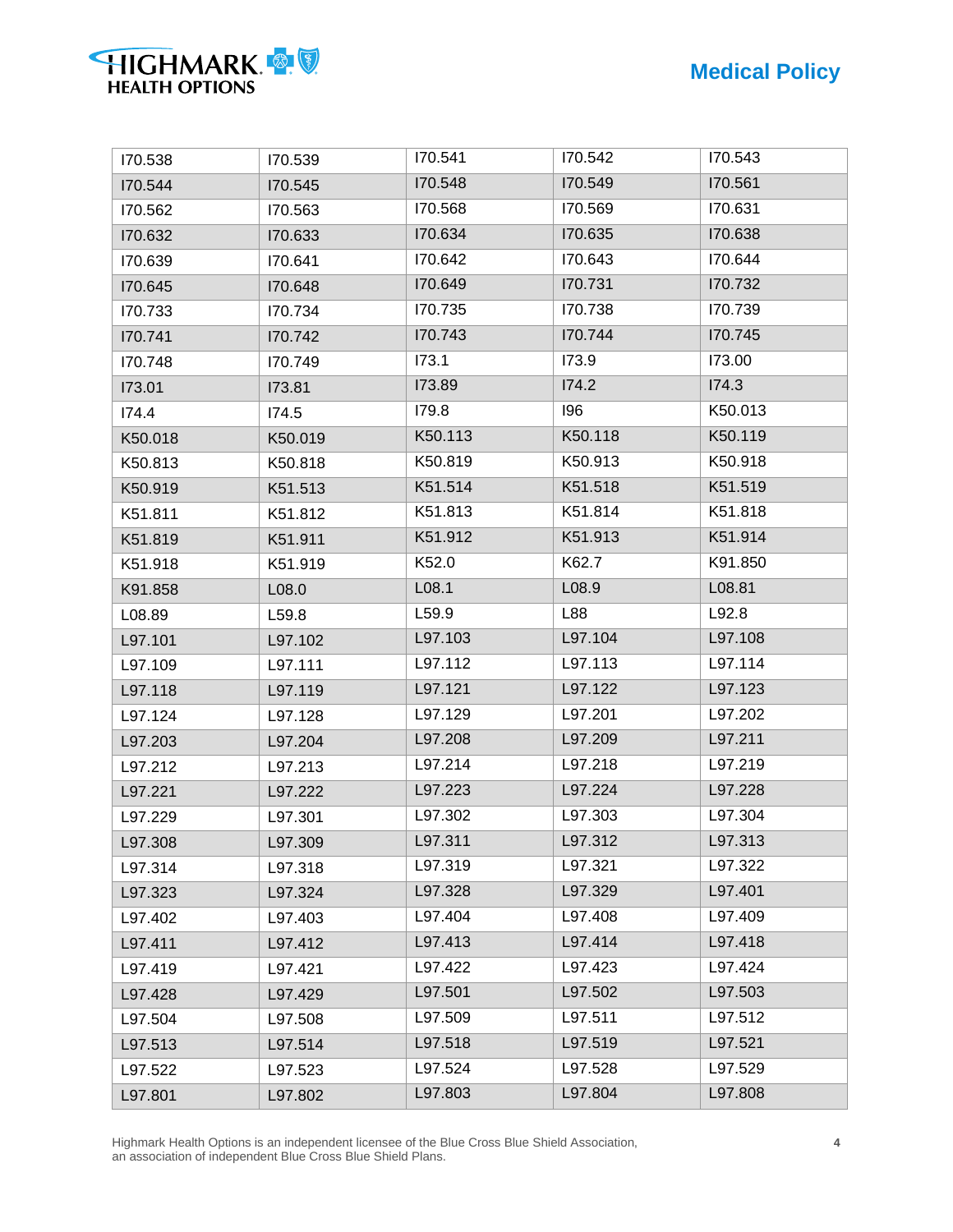| L97.809 | L97.811 | L97.812 | L97.813 | L97.814 |
|---------|---------|---------|---------|---------|
| L97.818 | L97.819 | L97.821 | L97.822 | L97.823 |
| L97.824 | L97.828 | L97.829 | L97.901 | L97.902 |
| L97.903 | L97.904 | L97.908 | L97.909 | L97.911 |
| L97.912 | L97.913 | L97.914 | L97.918 | L97.919 |
| L97.921 | L97.922 | L97.923 | L97.924 | L97.928 |
| L97.929 | L98.0   | L98.3   | L98.8   | L98.418 |
| L98.428 | L98.498 | M27.2   | M27.8   | M46.20  |
| M46.21  | M46.22  | M46.23  | M46.24  | M46.25  |
| M46.26  | M46.27  | M46.28  | M72.6   | M86.8X0 |
| M86.8X1 | M86.8X2 | M86.8X3 | M86.8X4 | M86.8X5 |
| M86.8X6 | M86.8X7 | M86.8X8 | M86.8X9 | M86.9   |
| M86.00  | M86.08  | M86.09  | M86.10  | M86.18  |
| M86.19  | M86.20  | M86.28  | M86.29  | M86.30  |
| M86.38  | M86.39  | M86.40  | M86.48  | M86.49  |
| M86.50  | M86.58  | M86.59  | M86.60  | M86.68  |
| M86.69  | M86.011 | M86.012 | M86.019 | M86.021 |
| M86.022 | M86.029 | M86.031 | M86.032 | M86.039 |
| M86.041 | M86.042 | M86.049 | M86.051 | M86.052 |
| M86.059 | M86.061 | M86.062 | M86.069 | M86.071 |
| M86.072 | M86.079 | M86.111 | M86.112 | M86.119 |
| M86.121 | M86.122 | M86.129 | M86.131 | M86.132 |
| M86.139 | M86.141 | M86.142 | M86.149 | M86.151 |
| M86.152 | M86.159 | M86.161 | M86.162 | M86.169 |
| M86.171 | M86.172 | M86.179 | M86.211 | M86.212 |
| M86.219 | M86.221 | M86.222 | M86.229 | M86.231 |
| M86.232 | M86.239 | M86.241 | M86.242 | M86.249 |
| M86.251 | M86.252 | M86.259 | M86.261 | M86.262 |
| M86.269 | M86.271 | M86.272 | M86.279 | M86.311 |
| M86.312 | M86.319 | M86.321 | M86.322 | M86.329 |
| M86.331 | M86.332 | M86.339 | M86.341 | M86.342 |
| M86.349 | M86.351 | M86.352 | M86.359 | M86.361 |
| M86.362 | M86.369 | M86.371 | M86.372 | M86.379 |
| M86.411 | M86.412 | M86.419 | M86.421 | M86.422 |
| M86.429 | M86.431 | M86.432 | M86.439 | M86.441 |
| M86.442 | M86.449 | M86.451 | M86.452 | M86.459 |
| M86.461 | M86.462 | M86.469 | M86.471 | M86.472 |
| M86.479 | M86.511 | M86.512 | M86.519 | M86.521 |
|         |         |         |         |         |

Highmark Health Options is an independent licensee of the Blue Cross Blue Shield Association, **5** an association of independent Blue Cross Blue Shield Plans.

**HIGHMARK**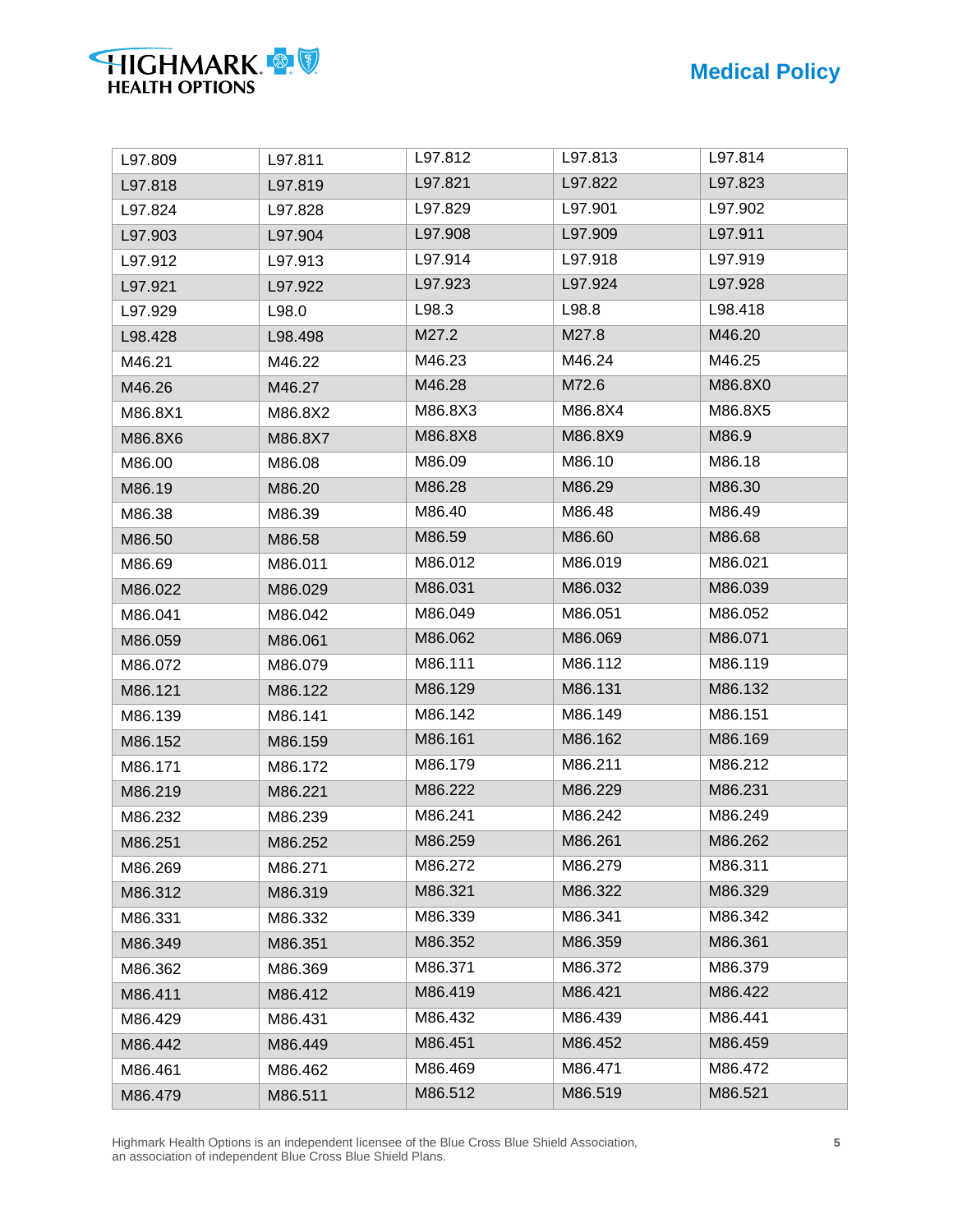| HIGHMARK &            |  |
|-----------------------|--|
| <b>HEALTH OPTIONS</b> |  |

| M86.522  | M86.529         | M86.531         | M86.532         | M86.539           |
|----------|-----------------|-----------------|-----------------|-------------------|
| M86.541  | M86.542         | M86.549         | M86.551         | M86.552           |
| M86.559  | M86.561         | M86.562         | M86.569         | M86.571           |
| M86.572  | M86.579         | M86.611         | M86.612         | M86.619           |
| M86.621  | M86.622         | M86.629         | M86.631         | M86.632           |
| M86.639  | M86.641         | M86.642         | M86.649         | M86.651           |
| M86.652  | M86.659         | M86.661         | M86.662         | M86.669           |
| M86.671  | M86.672         | M86.679         | M90.80          | M90.88            |
| M90.89   | M90.811         | M90.812         | M90.819         | M90.821           |
| M90.822  | M90.829         | M90.831         | M90.832         | M90.839           |
| M90.841  | M90.842         | M90.849         | M90.851         | M90.852           |
| M90.859  | M90.861         | M90.862         | M90.869         | M90.871           |
| M90.872  | M90.879         | N30.40          | N30.41          | R <sub>57.1</sub> |
| R57.8    | S35.511A        | S35.511D        | S35.512A        | S35.512D          |
| S35.513A | S35.513D        | S45.001A        | S45.001D        | S45.002A          |
| S45.002D | S45.009A        | S45.009D        | S45.011A        | S45.011D          |
| S45.012A | S45.012D        | S45.019A        | S45.019D        | S45.091A          |
| S45.091D | S45.092A        | S45.092D        | S45.099A        | S45.099D          |
| S45.101A | S45.101D        | S45.102A        | S45.102D        | S45.109A          |
| S45.109D | S45.111A        | S45.111D        | S45.112A        | S45.112D          |
| S45.119A | S45.119D        | S45.191A        | S45.191D        | S45.192A          |
| S45.192D | S45.199A        | S45.199D        | S45.201A        | S45.201D          |
| S45.202A | S45.202D        | S45.209A        | S45.209D        | S45.211A          |
| S45.211D | S45.212A        | S45.212D        | S45.219A        | S45.219D          |
| S45.291A | S45.291D        | S45.292A        | S45.292D        | S45.299A          |
| S45.299D | <b>S47.1XXA</b> | <b>S47.1XXD</b> | <b>S47.2XXA</b> | <b>S47.2XXD</b>   |
| S47.9XXA | S47.9XXD        | S57.00XA        | S57.00XD        | S57.01XA          |
| S57.01XD | S57.02XA        | S57.02XD        | S57.80XA        | S57.80XD          |
| S57.81XA | S57.81XD        | S57.82XA        | S57.82XD        | S67.00XA          |
| S67.00XD | S67.01XA        | S67.01XD        | S67.02XA        | S67.02XD          |
| S67.10XA | S67.10XD        | S67.20XA        | S67.20XD        | S67.21XA          |
| S67.21XD | S67.22XA        | S67.22XD        | S67.30XA        | S67.30XD          |
| S67.31XA | S67.31XD        | S67.32XA        | S67.32XD        | S67.40XA          |
| S67.40XD | S67.41XA        | S67.41XD        | S67.42XA        | S67.42XD          |
| S67.90XA | S67.90XD        | S67.91XA        | S67.91XD        | S67.92XA          |
| S67.92XD | S67.190A        | S67.190D        | S67.191A        | S67.191D          |
| S67.192A | S67.192D        | S67.193A        | S67.193D        | S67.194A          |
| S67.194D | S67.195A        | S67.195D        | S67.196A        | S67.196D          |

Highmark Health Options is an independent licensee of the Blue Cross Blue Shield Association, **6** an association of independent Blue Cross Blue Shield Plans.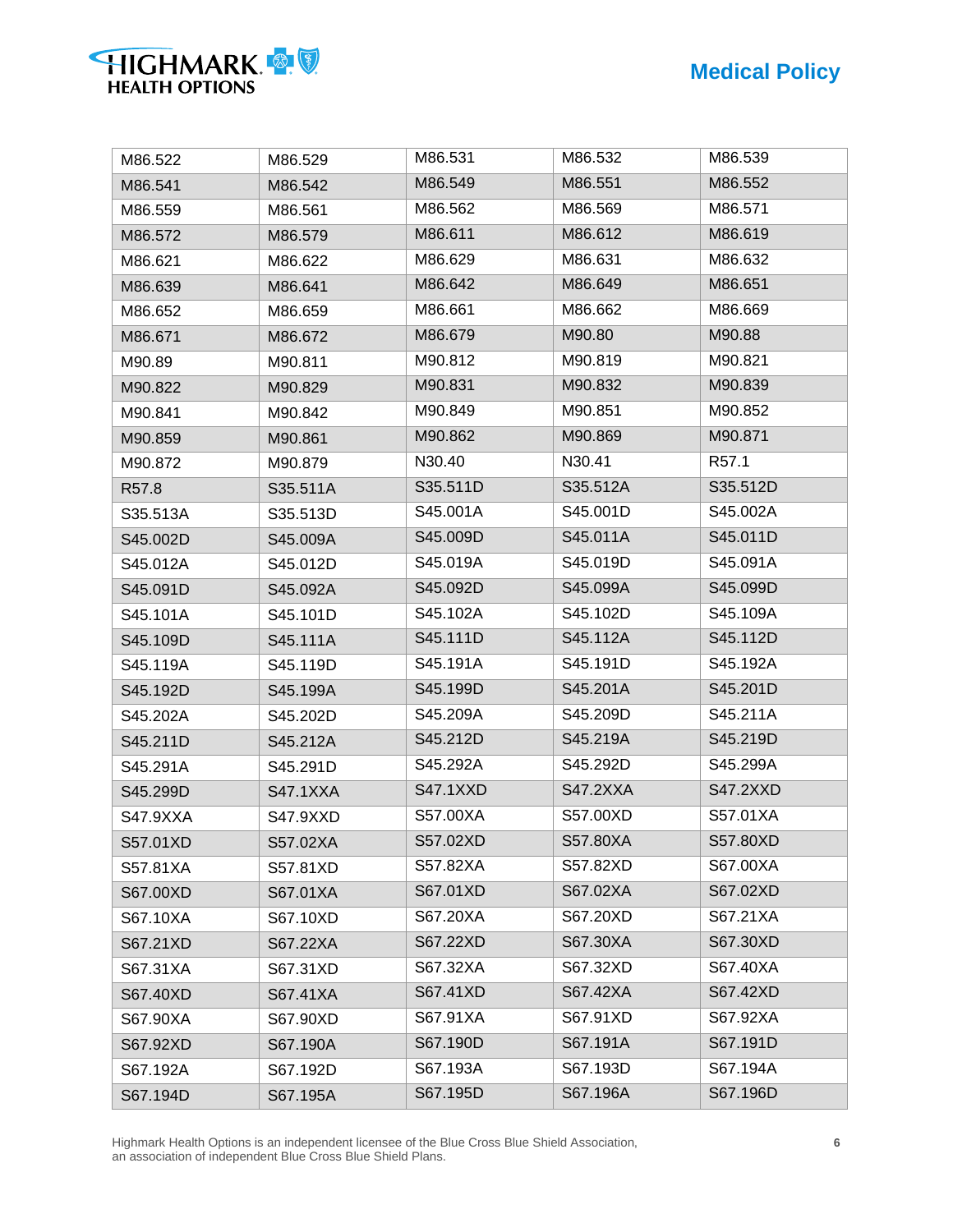| S67.197A | S67.197D | S67.198A | S67.198D | S75.001A |
|----------|----------|----------|----------|----------|
| S75.001D | S75.002A | S75.002D | S75.009A | S75.009D |
| S75.011A | S75.011D | S75.012A | S75.012D | S75.019A |
| S75.019D | S75.021A | S75.021D | S75.022A | S75.022D |
| S75.029A | S75.029D | S75.091A | S75.091D | S75.092A |
| S75.092D | S75.099A | S75.099D | S77.00XA | S77.00XD |
| S77.01XA | S77.01XD | S77.02XA | S77.02XD | S77.10XA |
| S77.10XD | S77.11XA | S77.11XD | S77.12XA | S77.12XD |
| S77.20XA | S77.20XD | S77.21XA | S77.21XD | S77.22XA |
| S77.22XD | S85.001A | S85.001D | S85.002A | S85.002D |
| S85.009A | S85.009D | S85.011A | S85.011D | S85.012A |
| S85.012D | S85.019A | S85.019D | S85.091A | S85.091D |
| S85.092A | S85.092D | S85.099A | S85.099D | S85.501A |
| S85.502A | S85.509A | S85.511A | S85.512A | S85.519A |
| S85.591A | S85.592A | S85.599A | S87.00XA | S87.00XD |
| S87.01XA | S87.01XD | S87.02XA | S87.02XD | S87.80XA |
| S87.80XD | S87.81XA | S87.81XD | S87.82XA | S87.82XD |
| S97.00XA | S97.00XD | S97.01XA | S97.01XD | S97.02XA |
| S97.02XD | S97.80XA | S97.80XD | S97.81XA | S97.81XD |
| S97.82XA | S97.82XD | S97.101A | S97.101D | S97.102A |
| S97.102D | S97.109A | S97.109D | S97.111A | S97.111D |
| S97.112A | S97.112D | S97.119A | S97.119D | S97.121A |
| S97.121D | S97.122A | S97.122D | S97.129A | S97.129D |
| T57.3X1A | T57.3X1D | T57.3X1S | T57.3X2A | T57.3X2D |
| T57.3X2S | T57.3X3A | T57.3X3D | T57.3X3S | T57.3X4A |
| T57.3X4D | T57.3X4S | T58.2X1A | T58.2X1D | T58.2X1S |
| T58.2X2A | T58.2X2D | T58.2X2S | T58.2X3A | T58.2X3D |
| T58.2X3S | T58.2X4A | T58.2X4D | T58.2X4S | T58.8X1A |
| T58.8X1D | T58.8X1S | T58.8X2A | T58.8X2D | T58.8X2S |
| T58.8X3A | T58.8X3D | T58.8X3S | T58.8X4A | T58.8X4D |
| T58.8X4S | T58.01XA | T58.01XD | T58.01XS | T58.02XA |
| T58.02XD | T58.02XS | T58.03XA | T58.03XD | T58.04XA |
| T58.04XD | T58.11XA | T58.11XD | T58.12XA | T58.12XD |
| T58.12XS | T58.13XA | T58.13XD | T58.13XS | T58.14XA |
| T58.14XD | T58.14XS | T58.91XA | T58.91XD | T58.91XS |
| T58.92XA | T58.92XD | T58.92XS | T58.93XA | T58.93XD |
| T58.93XS | T58.94XA | T58.94XD | T58.94XS | T65.0X1A |
| T65.0X1D | T65.0X1S | T65.0X2A | T65.0X2D | T65.0X2S |
|          |          |          |          |          |

Highmark Health Options is an independent licensee of the Blue Cross Blue Shield Association, **7** an association of independent Blue Cross Blue Shield Plans.

**HIGHMARK**